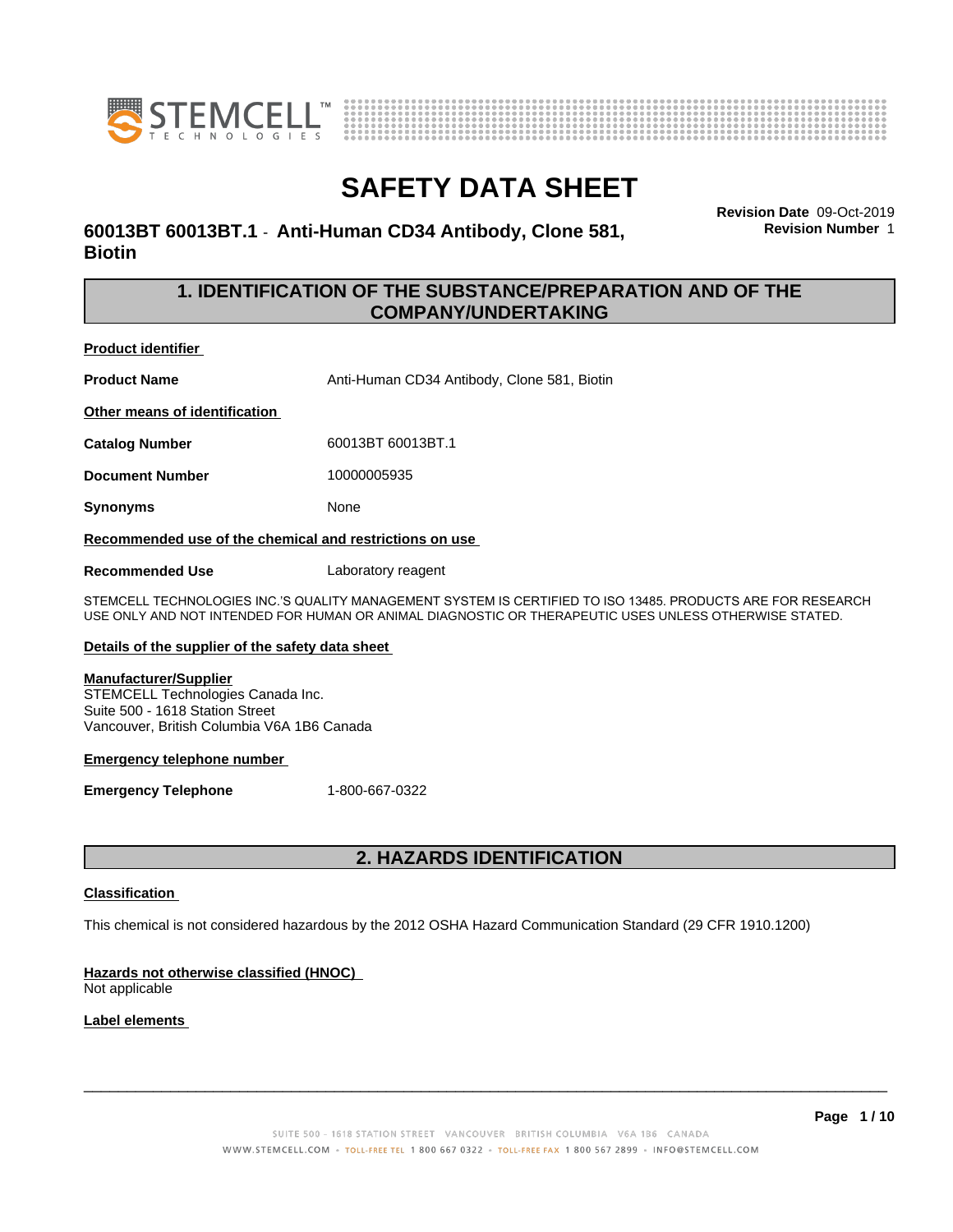



# \_\_\_\_\_\_\_\_\_\_\_\_\_\_\_\_\_\_\_\_\_\_\_\_\_\_\_\_\_\_\_\_\_\_\_\_\_\_\_\_\_\_\_\_\_\_\_\_\_\_\_\_\_\_\_\_\_\_\_\_\_\_\_\_\_\_\_\_\_\_\_\_\_\_\_\_\_\_\_\_\_\_\_\_\_\_\_\_\_\_\_\_\_ **Revision Date** 09-Oct-2019 **60013BT 60013BT.1** - **Anti-Human CD34 Antibody, Clone 581, Biotin**

**Revision Number** 1

**Hazard statements** Not a hazardous substance or mixture according to the Globally Harmonized System (GHS) The product contains no substances which at their given concentration, are considered to be hazardous to health. **Appearance** Clear **Physical state** Liquid **Odor** No information available

**Other Information**

Not applicable

**Unknown acute toxicity** 0 % of the mixture consists of ingredient(s) of unknown toxicity

0 % of the mixture consists of ingredient(s) of unknown acute oral toxicity

0 % of the mixture consists of ingredient(s) of unknown acute dermal toxicity

0 % of the mixture consists of ingredient(s) of unknown acute inhalation toxicity (gas)

0 % of the mixture consists of ingredient(s) of unknown acute inhalation toxicity (vapor)

0 % of the mixture consists of ingredient(s) of unknown acute inhalation toxicity (dust/mist)

### **3. COMPOSITION/INFORMATION ON INGREDIENTS**

### **Substance**

Not applicable.

### **Mixture**

Not a hazardous substance or mixture according to the Globally Harmonized System (GHS)

\*The exact percentage (concentration) of composition has been withheld as a trade secret.

# **4. FIRST AID MEASURES**

### **Description of first aid measures**

**Inhalation** Remove to fresh air.

**Eye contact Rinse thoroughly with plenty of water for at least 15 minutes, lifting lower and upper eyelids.** Consult a physician.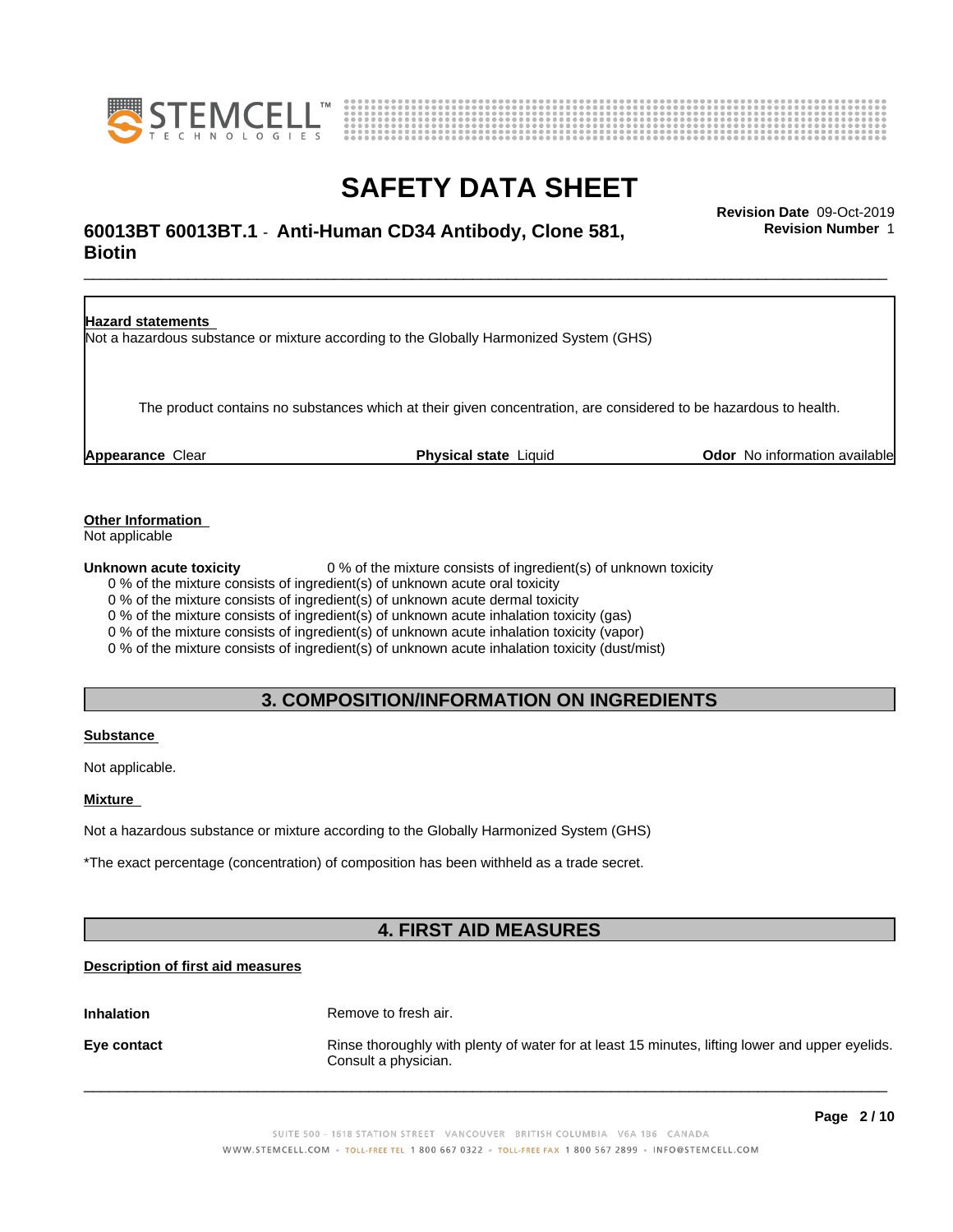



# \_\_\_\_\_\_\_\_\_\_\_\_\_\_\_\_\_\_\_\_\_\_\_\_\_\_\_\_\_\_\_\_\_\_\_\_\_\_\_\_\_\_\_\_\_\_\_\_\_\_\_\_\_\_\_\_\_\_\_\_\_\_\_\_\_\_\_\_\_\_\_\_\_\_\_\_\_\_\_\_\_\_\_\_\_\_\_\_\_\_\_\_\_ **Revision Date** 09-Oct-2019 **60013BT 60013BT.1** - **Anti-Human CD34 Antibody, Clone 581, Biotin**

**Skin contact** Wash skin with soap and water. **Ingestion Clean mouth with water and drink afterwards plenty of water. Most important symptoms and effects, both acute and delayed Symptoms** No information available. **Indication of any immediate medical attention and special treatment needed Note to physicians** Treat symptomatically. **5. FIRE-FIGHTING MEASURES Suitable Extinguishing Media** Use extinguishing measures that are appropriate to local circumstances and the surrounding environment. **Unsuitable extinguishing media** CAUTION: Use of water spray when fighting fire may be inefficient. **Specific hazards arising from the chemical** No information available. **Explosion data Sensitivity to Mechanical Impact** None. **Sensitivity to Static Discharge** None. **Special protective equipment for** Firefighters should wear self-contained breathing apparatus and full firefighting turnout

### **6. ACCIDENTAL RELEASE MEASURES**

gear. Use personal protection equipment.

### **Personal precautions, protective equipment and emergency procedures**

**Personal precautions** Ensure adequate ventilation.

### **Environmental precautions**

**fire-fighters**

**Environmental precautions** See Section 12 for additional Ecological Information.

### **Methods and material for containment and cleaning up**

 $\overline{\phantom{a}}$  ,  $\overline{\phantom{a}}$  ,  $\overline{\phantom{a}}$  ,  $\overline{\phantom{a}}$  ,  $\overline{\phantom{a}}$  ,  $\overline{\phantom{a}}$  ,  $\overline{\phantom{a}}$  ,  $\overline{\phantom{a}}$  ,  $\overline{\phantom{a}}$  ,  $\overline{\phantom{a}}$  ,  $\overline{\phantom{a}}$  ,  $\overline{\phantom{a}}$  ,  $\overline{\phantom{a}}$  ,  $\overline{\phantom{a}}$  ,  $\overline{\phantom{a}}$  ,  $\overline{\phantom{a}}$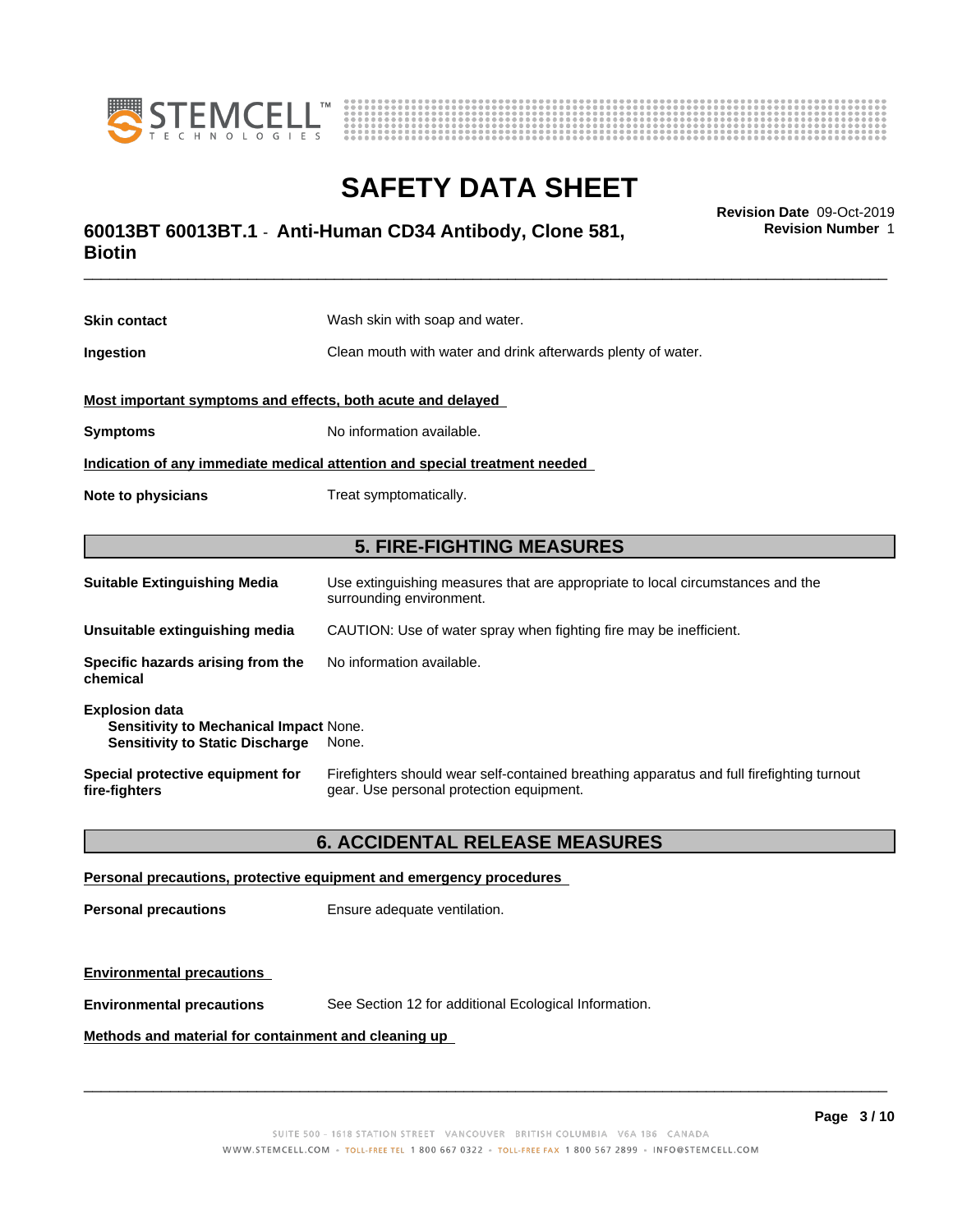



\_\_\_\_\_\_\_\_\_\_\_\_\_\_\_\_\_\_\_\_\_\_\_\_\_\_\_\_\_\_\_\_\_\_\_\_\_\_\_\_\_\_\_\_\_\_\_\_\_\_\_\_\_\_\_\_\_\_\_\_\_\_\_\_\_\_\_\_\_\_\_\_\_\_\_\_\_\_\_\_\_\_\_\_\_\_\_\_\_\_\_\_\_ **Revision Date** 09-Oct-2019 **60013BT 60013BT.1** - **Anti-Human CD34 Antibody, Clone 581, Biotin**

**Methods for containment** Prevent further leakage or spillage if safe to do so. **Methods for cleaning up** Pick up and transfer to properly labeled containers. **Prevention of secondary hazards** Clean contaminated objects and areas thoroughly observing environmental regulations.

### **7. HANDLING AND STORAGE**

### **Precautions for safe handling**

**Advice on safe handling** Handle in accordance with good industrial hygiene and safety practice.

### **Conditions for safe storage, including any incompatibilities**

**Storage Conditions** Keep containers tightly closed in a dry, cool and well-ventilated place.

# **8. EXPOSURE CONTROLS/PERSONAL PROTECTION**

| <b>Control parameters</b>               |                                                                                                                                                                             |
|-----------------------------------------|-----------------------------------------------------------------------------------------------------------------------------------------------------------------------------|
| <b>Exposure Limits</b>                  | This product, as supplied, does not contain any hazardous materials with occupational<br>exposure limits established by the region specific regulatory bodies.              |
| <b>Appropriate engineering controls</b> |                                                                                                                                                                             |
| <b>Engineering controls</b>             | Showers<br>Eyewash stations<br>Ventilation systems.                                                                                                                         |
|                                         | Individual protection measures, such as personal protective equipment                                                                                                       |
| Eye/face protection                     | No special protective equipment required.                                                                                                                                   |
| Skin and body protection                | No special protective equipment required.                                                                                                                                   |
| <b>Respiratory protection</b>           | No protective equipment is needed under normal use conditions. If exposure limits are<br>exceeded or irritation is experienced, ventilation and evacuation may be required. |

 $\overline{\phantom{a}}$  ,  $\overline{\phantom{a}}$  ,  $\overline{\phantom{a}}$  ,  $\overline{\phantom{a}}$  ,  $\overline{\phantom{a}}$  ,  $\overline{\phantom{a}}$  ,  $\overline{\phantom{a}}$  ,  $\overline{\phantom{a}}$  ,  $\overline{\phantom{a}}$  ,  $\overline{\phantom{a}}$  ,  $\overline{\phantom{a}}$  ,  $\overline{\phantom{a}}$  ,  $\overline{\phantom{a}}$  ,  $\overline{\phantom{a}}$  ,  $\overline{\phantom{a}}$  ,  $\overline{\phantom{a}}$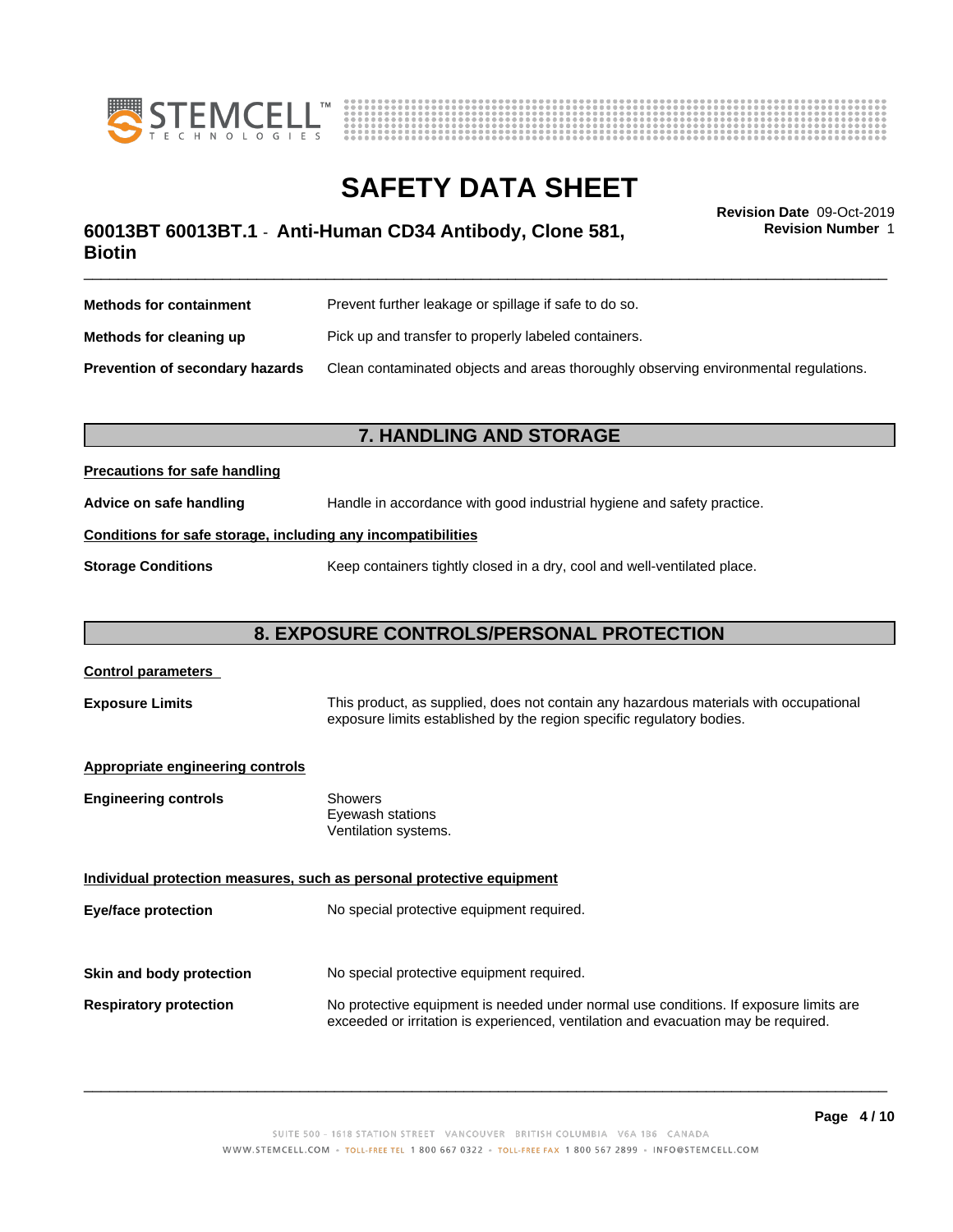



# \_\_\_\_\_\_\_\_\_\_\_\_\_\_\_\_\_\_\_\_\_\_\_\_\_\_\_\_\_\_\_\_\_\_\_\_\_\_\_\_\_\_\_\_\_\_\_\_\_\_\_\_\_\_\_\_\_\_\_\_\_\_\_\_\_\_\_\_\_\_\_\_\_\_\_\_\_\_\_\_\_\_\_\_\_\_\_\_\_\_\_\_\_ **Revision Date** 09-Oct-2019 **60013BT 60013BT.1** - **Anti-Human CD34 Antibody, Clone 581, Biotin**

**General hygiene considerations** Handle in accordance with good industrial hygiene and safety practice.

### **9. PHYSICAL AND CHEMICAL PROPERTIES**

### **Information on basic physical and chemical properties**

**Physical state** Liquid **Appearance** Clear<br> **Color** No inf

**Explosive properties**<br> **Oxidizing properties**<br>
No information available **Oxidizing properties Property Remarks •Method Property Remarks •Method pH** No data available None known<br> **Melting point / freezing point** No data available None known **Melting point / freezing point** No data available None known<br> **Boiling point / boiling range** No data available None known **Boiling point / boiling range Flash point No data available None known Evaporation rate Cone Cone Access Mode to Access 10 and 7 and 7 and 7 and 7 and 7 and 7 and 7 and 7 and 7 and 7 and 7 and 7 and 7 and 7 and 7 and 7 and 7 and 7 and 7 and 7 and 7 and 7 and 7 and 7 and 7 and 7 and 7 and 7 Flammability (solid, gas)** No data available None known **Flammability Limit in Air Air 1988 1999 <b>1999 1999 <b>1999 1999 1999 1999 1999 1999 1999 1999 1999 1999 1999 1999 1999 1999 1999 1999 1999 1999 1999 1999 1999 1999 1999 Upper flammability limit:** No data available **Lower flammability limit:** No data available **Vapor pressure No data available None known Vapor density Notata available None known Relative density No data available None known**<br> **Water solubility No data available None known**<br>
No data available **Water solubility Solubility in other solvents** No data available **None known**<br> **Partition coefficient** No data available None known<br>
None known **Partition coefficient**<br> **Autoignition temperature**<br>
No data available None None known<br>
None known **Autoignition temperature** Mo data available Mone known<br> **Decomposition temperature** No data available None known **Decomposition temperature** No data available<br> **Kinematic viscosity** No data available **Kinematic viscosity No data available None known**<br> **Notata available None known**<br>
Notata available **None known Dynamic viscosity No data available None known** 

**Other Information VOC** Content (%)

**No information available Odor** No information available **Odor threshold** No information available

**Softening point** No information available **Molecular weight** No information available **Molecular formula No information available**<br>**VOC Content (%)** No information available **Liquid Density** No information available **Bulk density** No information available

# **10. STABILITY AND REACTIVITY**

**Reactivity No information available.** 

SUITE 500 - 1618 STATION STREET VANCOUVER BRITISH COLUMBIA V6A 1B6 CANADA WWW.STEMCELL.COM · TOLL-FREE TEL 1 800 667 0322 · TOLL-FREE FAX 1 800 567 2899 · INFO@STEMCELL.COM

 $\overline{\phantom{a}}$  ,  $\overline{\phantom{a}}$  ,  $\overline{\phantom{a}}$  ,  $\overline{\phantom{a}}$  ,  $\overline{\phantom{a}}$  ,  $\overline{\phantom{a}}$  ,  $\overline{\phantom{a}}$  ,  $\overline{\phantom{a}}$  ,  $\overline{\phantom{a}}$  ,  $\overline{\phantom{a}}$  ,  $\overline{\phantom{a}}$  ,  $\overline{\phantom{a}}$  ,  $\overline{\phantom{a}}$  ,  $\overline{\phantom{a}}$  ,  $\overline{\phantom{a}}$  ,  $\overline{\phantom{a}}$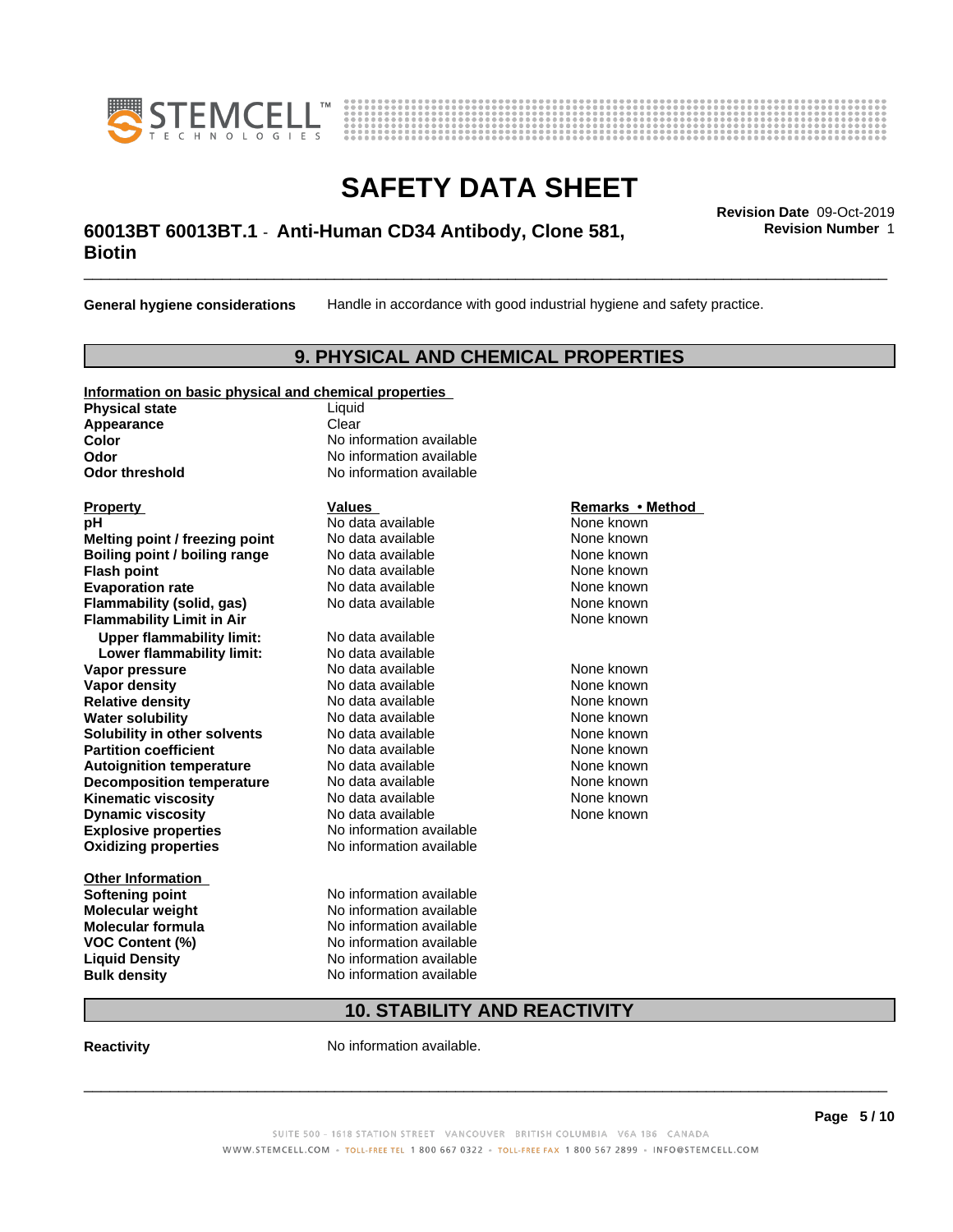



# \_\_\_\_\_\_\_\_\_\_\_\_\_\_\_\_\_\_\_\_\_\_\_\_\_\_\_\_\_\_\_\_\_\_\_\_\_\_\_\_\_\_\_\_\_\_\_\_\_\_\_\_\_\_\_\_\_\_\_\_\_\_\_\_\_\_\_\_\_\_\_\_\_\_\_\_\_\_\_\_\_\_\_\_\_\_\_\_\_\_\_\_\_ **Revision Date** 09-Oct-2019 **60013BT 60013BT.1** - **Anti-Human CD34 Antibody, Clone 581, Biotin**

**Revision Number** 1

| <b>Chemical stability</b>                                               | Stable under normal conditions.                                                   |
|-------------------------------------------------------------------------|-----------------------------------------------------------------------------------|
| <b>Possibility of hazardous reactions</b> None under normal processing. |                                                                                   |
| <b>Conditions to avoid</b>                                              | None known based on information supplied.                                         |
| Incompatible materials                                                  | None known based on information supplied.                                         |
|                                                                         | <b>Hazardous decomposition products</b> None known based on information supplied. |

## **11. TOXICOLOGICAL INFORMATION**

### **Information on likely routes of exposure**

### **Product Information**

| <b>Inhalation</b>   | Specific test data for the substance or mixture is not available.            |
|---------------------|------------------------------------------------------------------------------|
| Eye contact         | Specific test data for the substance or mixture is not available.            |
| <b>Skin contact</b> | Specific test data for the substance or mixture is not available.            |
| Ingestion           | Specific test data for the substance or mixture is not available.            |
|                     | Symptoms related to the physical, chemical and toxicological characteristics |
|                     |                                                                              |

**Symptoms** No information available.

### **Numerical measures of toxicity**

#### **Acute toxicity**

### **The following values are calculated based on chapter 3.1 of the GHS document** .

### **Unknown acute toxicity** 0 % of the mixture consists of ingredient(s) of unknown toxicity

0 % of the mixture consists of ingredient(s) of unknown acute oral toxicity

0 % of the mixture consists of ingredient(s) of unknown acute dermal toxicity

 $0$  % of the mixture consists of ingredient(s) of unknown acute inhalation toxicity (gas)

0 % of the mixture consists of ingredient(s) of unknown acute inhalation toxicity (vapor)

0 % of the mixture consists of ingredient(s) of unknown acute inhalation toxicity (dust/mist)

### **Delayed and immediate effects as well as chronic effects from short and long-term exposure**

**Skin corrosion/irritation** No information available.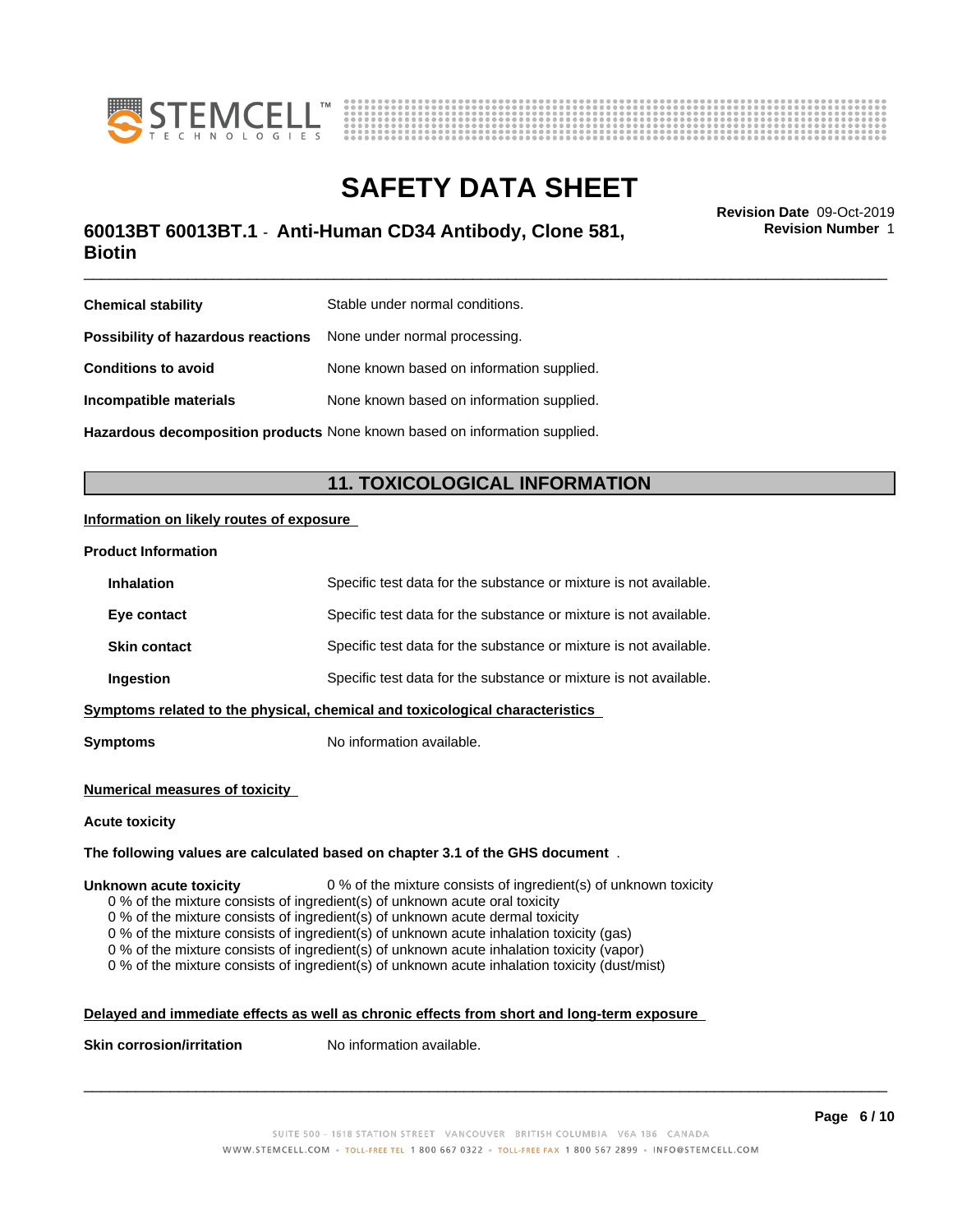



# \_\_\_\_\_\_\_\_\_\_\_\_\_\_\_\_\_\_\_\_\_\_\_\_\_\_\_\_\_\_\_\_\_\_\_\_\_\_\_\_\_\_\_\_\_\_\_\_\_\_\_\_\_\_\_\_\_\_\_\_\_\_\_\_\_\_\_\_\_\_\_\_\_\_\_\_\_\_\_\_\_\_\_\_\_\_\_\_\_\_\_\_\_ **Revision Date** 09-Oct-2019 **60013BT 60013BT.1** - **Anti-Human CD34 Antibody, Clone 581, Biotin**

**Serious eye damage/eye irritation** No information available. **Respiratory or skin sensitization** No information available. **Germ cell mutagenicity** No information available. **Carcinogenicity** No information available. **Reproductive toxicity** No information available. **STOT** - single exposure No information available. **STOT** - **repeated exposure** No information available. **Aspiration hazard** No information available.

### **12. ECOLOGICAL INFORMATION**

| <b>Ecotoxicity</b>            | ٠                                  |
|-------------------------------|------------------------------------|
| Persistence and degradability | No information available.          |
| <b>Bioaccumulation</b>        | There is no data for this product. |
| Other adverse effects         | No information available.          |

### **13. DISPOSAL CONSIDERATIONS**

| Waste treatment methods                |                                                                                                                    |
|----------------------------------------|--------------------------------------------------------------------------------------------------------------------|
| Waste from residues/unused<br>products | Dispose of in accordance with local regulations. Dispose of waste in accordance with<br>environmental legislation. |
| Contaminated packaging                 | Do not reuse empty containers.                                                                                     |
| <b>US EPA Waste Number</b>             | P <sub>105</sub>                                                                                                   |

# **14. TRANSPORT INFORMATION**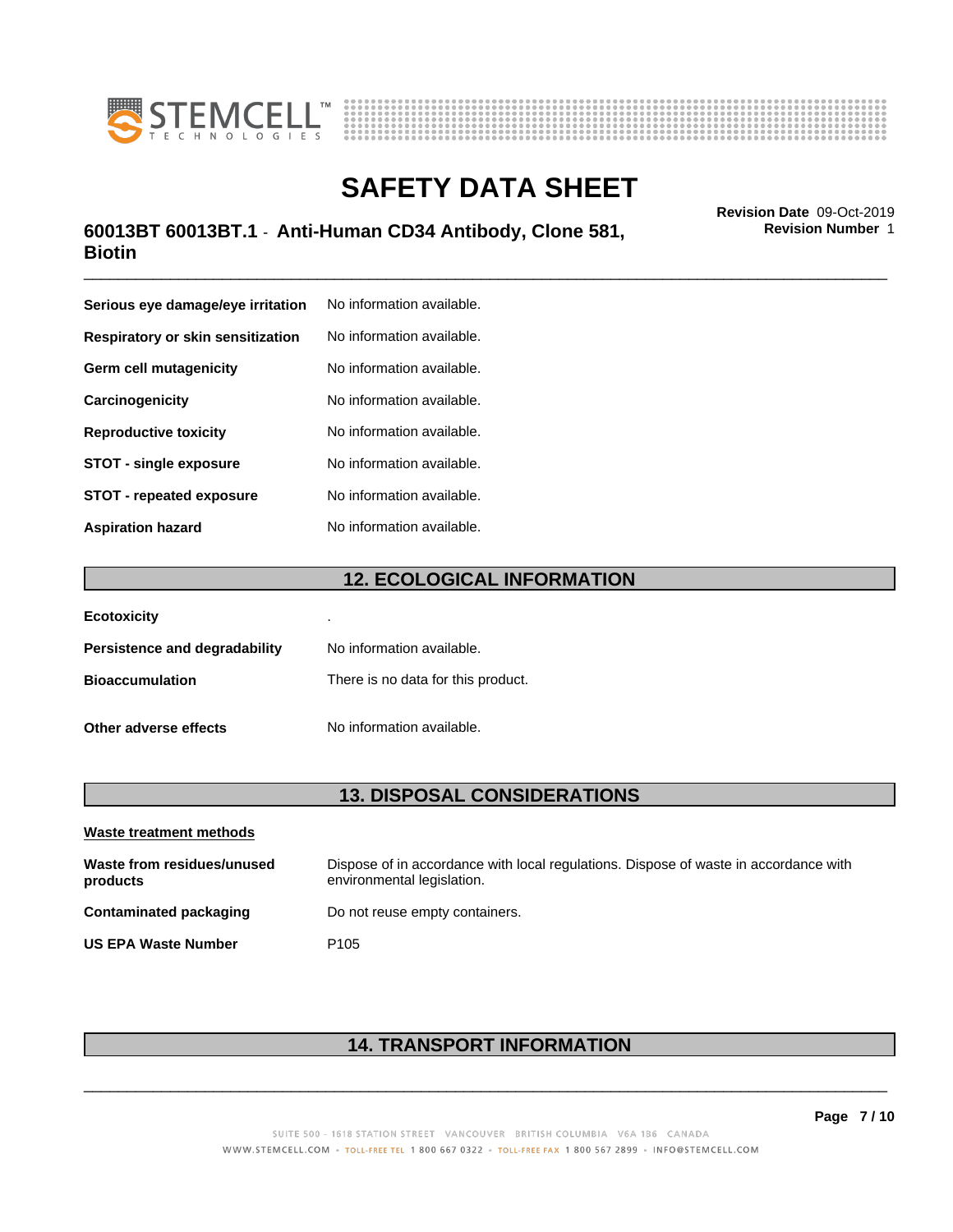



# \_\_\_\_\_\_\_\_\_\_\_\_\_\_\_\_\_\_\_\_\_\_\_\_\_\_\_\_\_\_\_\_\_\_\_\_\_\_\_\_\_\_\_\_\_\_\_\_\_\_\_\_\_\_\_\_\_\_\_\_\_\_\_\_\_\_\_\_\_\_\_\_\_\_\_\_\_\_\_\_\_\_\_\_\_\_\_\_\_\_\_\_\_ **Revision Date** 09-Oct-2019 **60013BT 60013BT.1** - **Anti-Human CD34 Antibody, Clone 581, Biotin**

**DOT** Not regulated **TDG** Not regulated **MEX** Not regulated **ICAO** (air) Not regulated **IATA** Not regulated **IMDG** Not regulated **RID** Not regulated **ADR** Not regulated **ADN** Not regulated

### **15. REGULATORY INFORMATION**

| <b>International Inventories</b> |                 |  |
|----------------------------------|-----------------|--|
| TSCA                             | Complies        |  |
| <b>DSL/NDSL</b>                  | Complies        |  |
| <b>EINECS/ELINCS</b>             | Complies        |  |
| <b>ENCS</b>                      | Does not comply |  |
| <b>IECSC</b>                     | Complies        |  |
| <b>KECL</b>                      | Complies        |  |
| <b>PICCS</b>                     | Complies        |  |
| AICS                             | Complies        |  |
|                                  |                 |  |

 **Legend:**

 **TSCA** - United States Toxic Substances Control Act Section 8(b) Inventory

 **DSL/NDSL** - Canadian Domestic Substances List/Non-Domestic Substances List

 **EINECS/ELINCS** - European Inventory of Existing Chemical Substances/European List of Notified Chemical Substances

 **ENCS** - Japan Existing and New Chemical Substances

 **IECSC** - China Inventory of Existing Chemical Substances

 **KECL** - Korean Existing and Evaluated Chemical Substances

 **PICCS** - Philippines Inventory of Chemicals and Chemical Substances

 **AICS** - Australian Inventory of Chemical Substances

### **US Federal Regulations**

### **SARA 313**

Section 313 of Title III of the Superfund Amendments and Reauthorization Act of 1986 (SARA). This product does not contain any chemicals which are subject to the reporting requirements of the Act and Title 40 of the Code of Federal Regulations, Part 372.

 $\overline{\phantom{a}}$  ,  $\overline{\phantom{a}}$  ,  $\overline{\phantom{a}}$  ,  $\overline{\phantom{a}}$  ,  $\overline{\phantom{a}}$  ,  $\overline{\phantom{a}}$  ,  $\overline{\phantom{a}}$  ,  $\overline{\phantom{a}}$  ,  $\overline{\phantom{a}}$  ,  $\overline{\phantom{a}}$  ,  $\overline{\phantom{a}}$  ,  $\overline{\phantom{a}}$  ,  $\overline{\phantom{a}}$  ,  $\overline{\phantom{a}}$  ,  $\overline{\phantom{a}}$  ,  $\overline{\phantom{a}}$ 

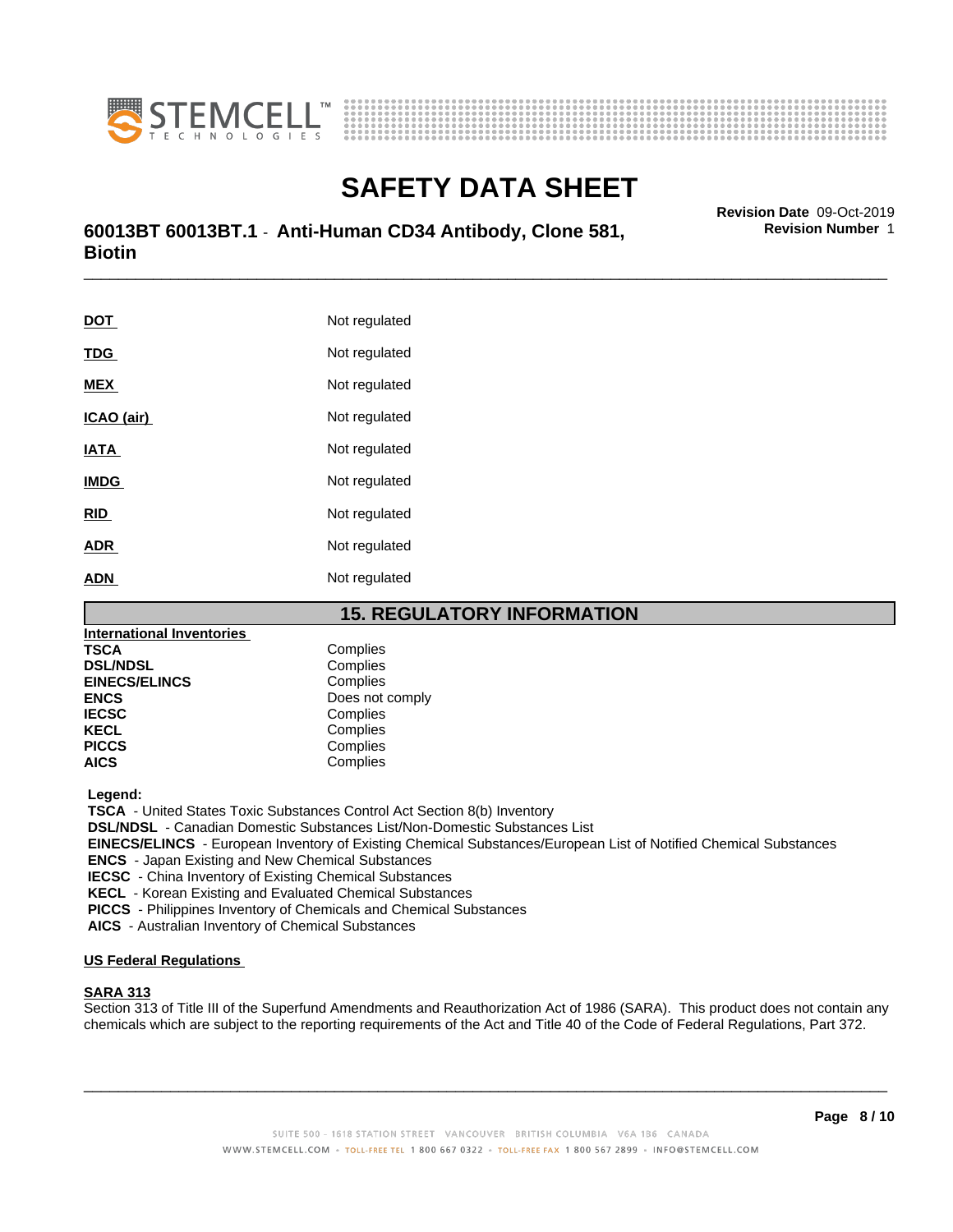



# **SAFETY DATA SHEET**<br>Revision Date 09-Oct-2019

\_\_\_\_\_\_\_\_\_\_\_\_\_\_\_\_\_\_\_\_\_\_\_\_\_\_\_\_\_\_\_\_\_\_\_\_\_\_\_\_\_\_\_\_\_\_\_\_\_\_\_\_\_\_\_\_\_\_\_\_\_\_\_\_\_\_\_\_\_\_\_\_\_\_\_\_\_\_\_\_\_\_\_\_\_\_\_\_\_\_\_\_\_ **Revision Date** 09-Oct-2019 **60013BT 60013BT.1** - **Anti-Human CD34 Antibody, Clone 581, Biotin**

**Revision Number** 1

| SARA 311/312 Hazard Categories    |    |  |
|-----------------------------------|----|--|
| Acute health hazard               | No |  |
| <b>Chronic Health Hazard</b>      | No |  |
| <b>Fire hazard</b>                | No |  |
| Sudden release of pressure hazard | No |  |
| <b>Reactive Hazard</b>            | No |  |

### **CWA (Clean WaterAct)**

This product does not contain any substances regulated as pollutants pursuant to the Clean Water Act (40 CFR 122.21 and 40 CFR 122.42).

### **CERCLA**

This material, as supplied, does not contain any substances regulated as hazardous substances under the Comprehensive Environmental Response Compensation and Liability Act (CERCLA) (40 CFR 302) or the Superfund Amendments and Reauthorization Act (SARA) (40 CFR 355). There may be specific reporting requirements at the local, regional, or state level pertaining to releases of this material.

### **US State Regulations**

### **California Proposition 65**

This product does not contain any Proposition 65 chemicals.

### **U.S. State Right-to-Know Regulations**

### **US State Regulations**

| Chemical name                         | New Jersey | <b>Massachusetts</b> | Pennsylvania |
|---------------------------------------|------------|----------------------|--------------|
| Water<br>7732-18-5                    |            |                      |              |
| Sodium Phosphate Dibasic<br>7558-79-4 |            |                      |              |
| Sodium Azide<br>26628-22-8            |            |                      |              |

### **U.S. EPA Label Information**

**EPA Pesticide Registration Number** Not applicable

### **16. OTHER INFORMATION, INCLUDING DATE OF PREPARATION OF THE LAST REVISION**

**Prepared By, State Control. STEMCELL Technologies Canada Inc.**